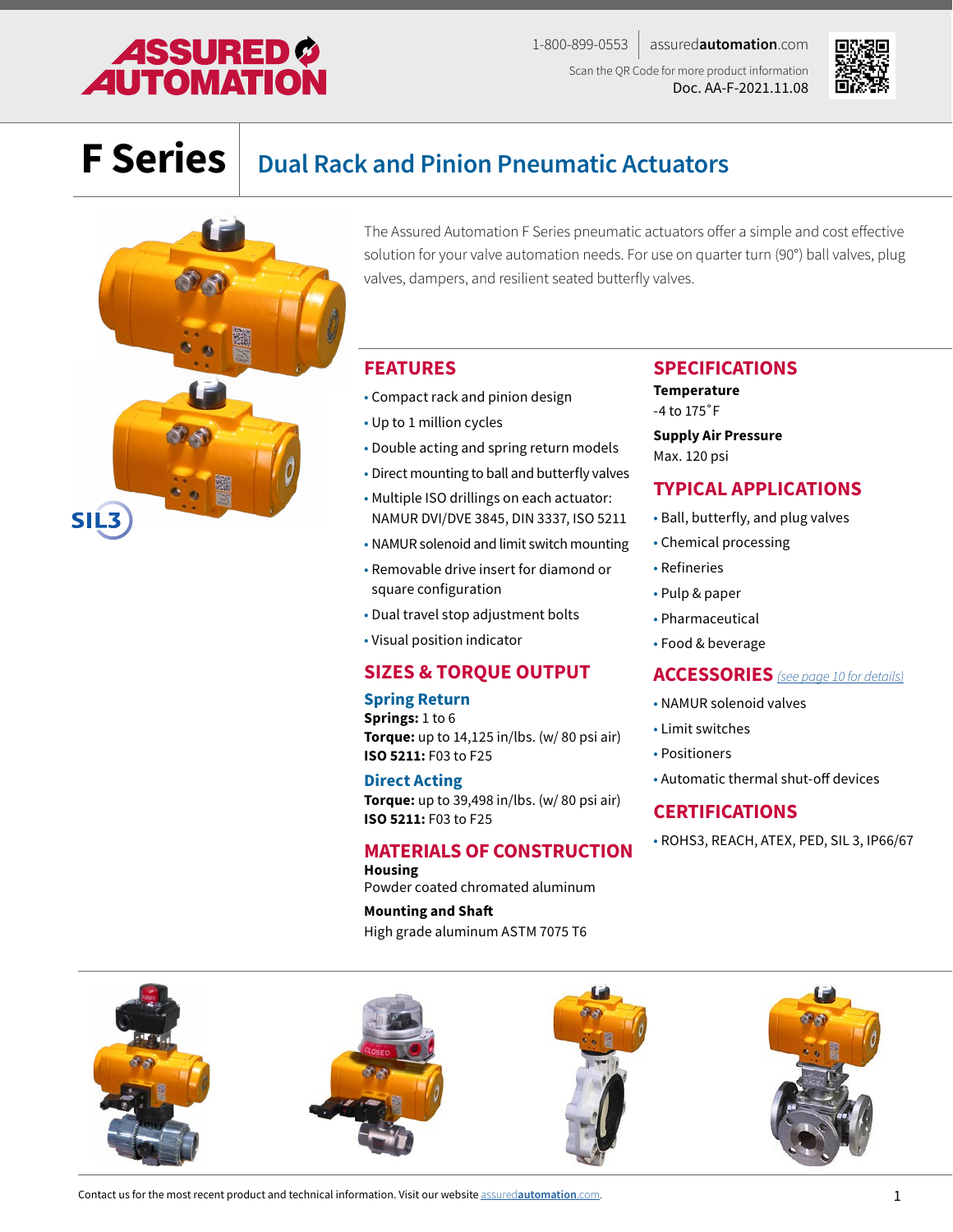





## **Dual Rack and Pinion Pneumatic Actuators**

### **CONSTRUCTION:** Spring Return Actuators



| <b>Item</b>    | <b>Name</b>                                              | <b>Description &amp; Benefits</b>                                                                                                                                                                                            |
|----------------|----------------------------------------------------------|------------------------------------------------------------------------------------------------------------------------------------------------------------------------------------------------------------------------------|
| 1              | <b>Body and End Caps</b>                                 | Cast aluminum with two part coating with powder coating provides<br>superior corrosion protection.                                                                                                                           |
| $\overline{2}$ | <b>Dual Stroke Stop Adjustments</b><br>(Open and Closed) | The dual stroke adjustment provide precise intuitive end of stroke<br>adjustment for the open and closed valve positions                                                                                                     |
| 3              | <b>Valve Position Indicator</b>                          | Provides local visual indication of the valve's current position                                                                                                                                                             |
| 4              | <b>Permanently Lubricated</b><br><b>Pinion Bearings</b>  | Ensures long life even in the most severe and demanding environments and<br>applications                                                                                                                                     |
| 5              | <b>Pinion Shaft</b>                                      | The hard anodized high grade aluminum (7075 T6) pinion, provides the<br>best combination of corrosion resistance, high strength and a lightweight<br>construction as well as providing protection against galvanic corrosion |
| 6              | <b>Piston Seals</b>                                      | BUNA o-ring and Carbon filled PTFE sleeve bearing provide for a long service life                                                                                                                                            |
|                | <b>Piston with Spring</b><br><b>Locating Pockets</b>     | Ensures proper positioning of springs, whether using 1 spring, or 2 to 6 springs.                                                                                                                                            |
| 8              | <b>Spring Set</b>                                        | Electrophoretic coated and modular design allows from 1 to 6 spring sets                                                                                                                                                     |
| 9              | <b>Fasteners</b>                                         | Stainless steel external fasteners for corrosion resistance                                                                                                                                                                  |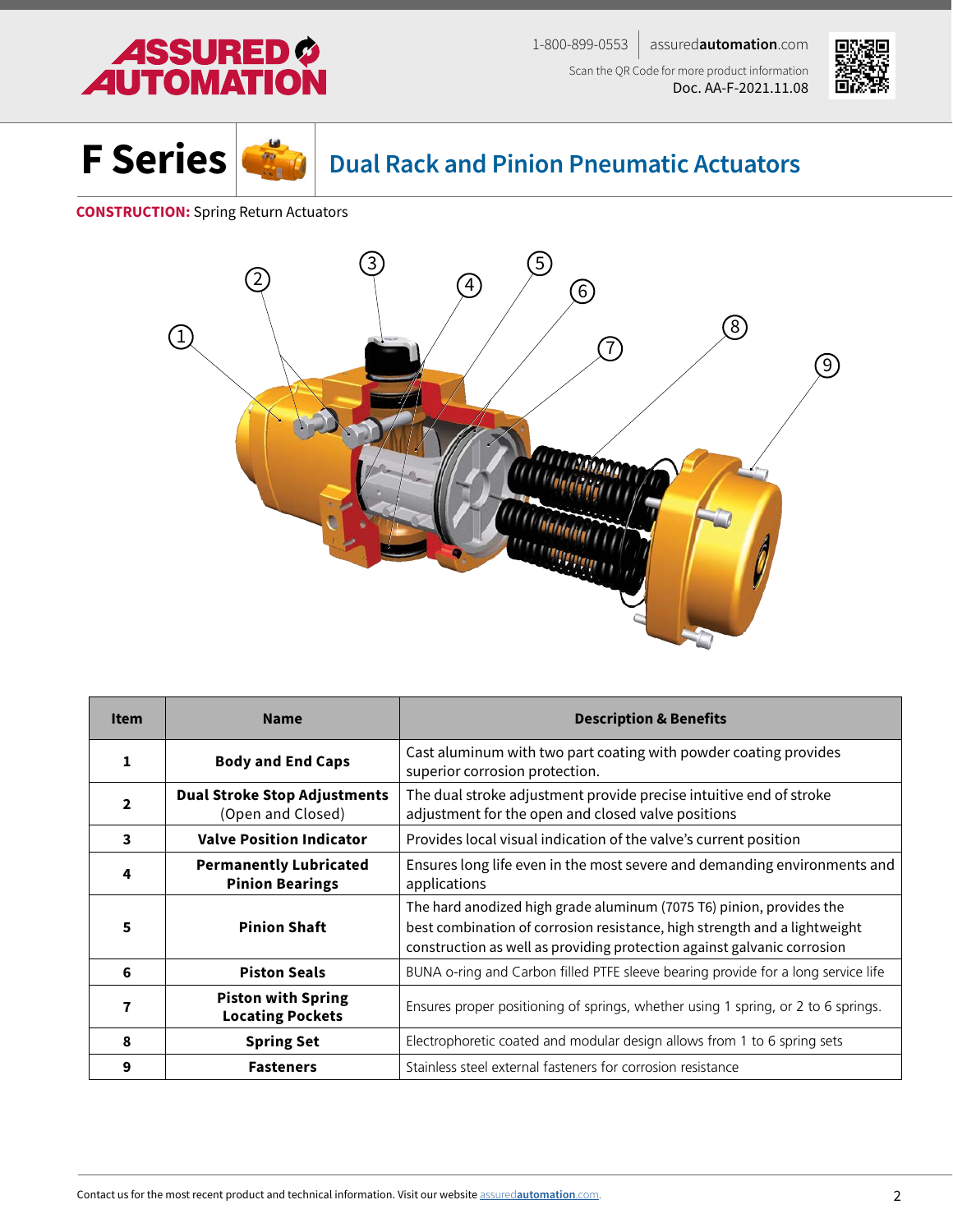<span id="page-2-0"></span>





## **Dual Rack and Pinion Pneumatic Actuators**

### **TORQUE VALUES:** Spring Return Actuators (in/lbs)

|               |                   | <b>Spring Stroke</b> |      |                          |                          |                          |                          |                     |                          |                          | Air Stroke Torque (lbf.in) |              |            |              |      |              |      |              |            |
|---------------|-------------------|----------------------|------|--------------------------|--------------------------|--------------------------|--------------------------|---------------------|--------------------------|--------------------------|----------------------------|--------------|------------|--------------|------|--------------|------|--------------|------------|
| Actuator      |                   | <b>Torque</b>        |      |                          |                          |                          |                          |                     |                          |                          | <b>SUPPLY PRESSURE</b>     |              |            |              |      |              |      |              |            |
| <b>Size</b>   | Spring<br>set nr. | (lbf.in)             |      | 40 psig                  |                          |                          | 50 psig                  | 60 psig             |                          | 70 psig                  |                            | 80 psig      |            | 90 psig      |      | 100 psig     |      | 120 psig     |            |
| <b>FSA12</b>  |                   | <b>Start</b>         | End  | <b>Start</b>             | End                      | <b>Start</b>             | End                      | <b>Start</b>        | End                      | <b>Start</b>             | End                        | <b>Start</b> | <b>End</b> | <b>Start</b> | End  | <b>Start</b> | End  | <b>Start</b> | <b>End</b> |
|               | $\overline{2}$    | 64                   | 41   | 15                       | ÷,                       | 31                       | 5                        | 47                  | 21                       | 63                       | 37                         | 79           | 53         | 95           | 69   | 111          | 84   | 142          | 116        |
|               | 1                 | 31                   | 20   | 93                       | 80                       | 123                      | 109                      | 152                 | 139                      | 181                      | 168                        | 211          | 198        | 240          | 227  | 270          | 257  | 329          | 316        |
|               | $\overline{2}$    | 63                   | 39   | 70                       | 44                       | 100                      | 73                       | 129                 | 103                      | 159                      | 132                        | 188          | 162        | 218          | 191  | 247          | 221  | 306          | 280        |
|               | 3                 | 94                   | 59   | 48                       | 8                        | 77                       | 37                       | 107                 | 67                       | 136                      | 96                         | 166          | 126        | 195          | 155  | 225          | 185  | 283          | 244        |
| <b>FSA25</b>  | $\overline{4}$    | 125                  | 79   | ÷.                       | ä,                       | ٠                        | ä,                       | 84                  | 31                       | 113                      | 60                         | 143          | 90         | 172          | 119  | 202          | 149  | 261          | 208        |
|               | 5                 | 156                  | 99   | ÷.                       | $\overline{\phantom{a}}$ |                          | ÷.                       | ÷,                  | ×,                       | 91                       | 24                         | 120          | 54         | 150          | 83   | 179          | 113  | 238          | 172        |
|               | 6                 | 188                  | 118  | à.                       | ä,                       | ×,                       | ä,                       | $\sim$              | $\sim$                   | $\overline{a}$           | $\overline{a}$             | 98           | 18         | 127          | 47   | 157          | 77   | 216          | 136        |
|               | $\mathbf{1}$      | 58                   | 37   | 175                      | 150                      | 230                      | 206                      | 285                 | 261                      | 341                      | 316                        | 396          | 371        | 451          | 427  | 506          | 482  | 617          | 592        |
| <b>FSA40</b>  | $\overline{2}$    | 116                  | 73   | 133                      | 84                       | 188                      | 139                      | 243                 | 195                      | 299                      | 250                        | 354          | 305        | 409          | 360  | 464          | 415  | 575          | 526        |
|               | 3                 | 174                  | 110  | 91                       | 18                       | 146                      | 73                       | 201                 | 128                      | 257                      | 183                        | 312          | 239        | 367          | 294  | 422          | 349  | 533          | 459        |
|               | $\overline{4}$    | 231                  | 146  | $\bar{z}$                | ä,                       |                          | ä,                       | 159                 | 62                       | 214                      | 117                        | 270          | 172        | 325          | 227  | 380          | 283  | 491          | 393        |
|               | 5                 | 289                  | 183  | $\bar{z}$                | ÷                        | ٠                        | ÷                        | ÷.                  | $\omega$                 | 172                      | 50                         | 228          | 106        | 283          | 161  | 338          | 216  | 449          | 327        |
|               | 6                 | 347                  | 220  | $\overline{\phantom{a}}$ | ä,                       | $\sim$                   | ä,                       | $\sim$              | $\sim$                   | ×,                       |                            | 186          | 39         | 241          | 94   | 296          | 150  | 407          | 260        |
|               | $\mathbf{1}$      | 90                   | 57   | 265                      | 227                      | 349                      | 311                      | 434                 | 395                      | 518                      | 479                        | 602          | 564        | 686          | 648  | 770          | 732  | 939          | 900        |
|               | $\overline{2}$    | 181                  | 114  | 200                      | 123                      | 284                      | 207                      | 368                 | 291                      | 452                      | 376                        | 537          | 460        | 621          | 544  | 705          | 628  | 873          | 796        |
|               | 3                 | 271                  | 171  | 134                      | 19                       | 219                      | 103                      | 303                 | 188                      | 387                      | 272                        | 471          | 356        | 555          | 440  | 639          | 524  | 808          | 693        |
| <b>FSA65</b>  | $\overline{4}$    | 361                  | 228  | $\overline{\phantom{a}}$ | $\overline{\phantom{a}}$ | $\overline{\phantom{a}}$ | $\sim$                   | 237                 | 84                       | 322                      | 168                        | 406          | 252        | 490          | 336  | 574          | 420  | 742          | 589        |
|               | 5                 | 452                  | 285  | $\bar{z}$                | ÷,                       |                          |                          | ÷,                  | $\sim$                   | 256                      | 64                         | 340          | 148        | 424          | 232  | 509          | 317  | 677          | 485        |
|               | 6                 | 542                  | 341  | ÷,                       | ÷,                       | $\sim$                   | ä,                       | ÷,                  | ÷.                       | ÷,                       | ÷.                         | 275          | 44         | 359          | 129  | 443          | 213  | 612          | 381        |
| <b>FSA100</b> | $\mathbf{1}$      | 131                  | 83   | 394                      | 339                      | 518                      | 463                      | 643                 | 588                      | 767                      | 712                        | 892          | 836        | 1016         | 961  | 1141         | 1085 | 1390         | 1334       |
|               | $\overline{2}$    | 262                  | 166  | 299                      | 188                      | 423                      | 313                      | 548                 | 437                      | 672                      | 562                        | 797          | 686        | 921          | 811  | 1046         | 935  | 1295         | 1184       |
|               | 3                 | 392                  | 248  | 203                      | 38                       | 328                      | 162                      | 452                 | 287                      | 577                      | 411                        | 701          | 536        | 826          | 660  | 950          | 785  | 1199         | 1034       |
|               | $\overline{4}$    | 523                  | 331  | $\bar{\phantom{a}}$      | ×,                       | ÷.                       | ÷.                       | 357                 | 136                      | 482                      | 261                        | 606          | 385        | 731          | 510  | 855          | 634  | 1104         | 883        |
|               | 5                 | 654                  | 414  | $\sim$                   | $\overline{\phantom{a}}$ | $\sim$                   | $\overline{\phantom{a}}$ | $\sim$              | $\sim$                   | 387                      | 110                        | 511          | 235        | 636          | 359  | 760          | 484  | 1009         | 733        |
|               | 6                 | 785                  | 497  | ÷,                       | $\bar{a}$                | $\sim$                   | ÷                        | ÷,                  | $\sim$                   | ÷,                       | ÷,                         | 416          | 85         | 540          | 209  | 665          | 334  | 914          | 583        |
|               | $\mathbf{1}$      | 208                  | 131  | 633                      | 544                      | 832                      | 743                      | 1031                | 942                      | 1231                     | 1142                       | 1430         | 1341       | 1629         | 1540 | 1829         | 1740 | 2227         | 2138       |
|               | $\overline{2}$    | 416                  | 262  | 482                      | 304                      | 681                      | 504                      | 881                 | 703                      | 1080                     | 902                        | 1279         | 1102       | 1479         | 1301 | 1678         | 1500 | 2077         | 1899       |
|               | 3                 | 625                  | 393  | 332                      | 65                       | 531                      | 264                      | 730                 | 464                      | 930                      | 663                        | 1129         | 862        | 1328         | 1062 | 1528         | 1261 | 1926         | 1660       |
| <b>FSA150</b> | $\overline{4}$    | 833                  | 524  | $\overline{\phantom{a}}$ | ÷,                       | ×,                       | $\sim$                   | 580                 | 224                      | 779                      | 424                        | 979          | 623        | 1178         | 823  | 1377         | 1022 | 1776         | 1421       |
|               | 5                 | 1041                 | 654  | $\bar{\phantom{a}}$      | $\overline{\phantom{a}}$ | ×,                       | ä,                       | $\bar{\phantom{a}}$ | $\sim$                   | 629                      | 185                        | 828          | 384        | 1027         | 583  | 1227         | 783  | 1626         | 1181       |
|               | 6                 | 1249                 | 785  | $\overline{\phantom{a}}$ | $\overline{\phantom{a}}$ | ÷,                       | $\overline{\phantom{a}}$ | $\sim$              | $\sim$                   | $\bar{\gamma}$           | $\omega$                   | 678          | 145        | 877          | 344  | 1076         | 543  | 1475         | 942        |
|               | $\mathbf{1}$      | 289                  | 182  | 862                      | 739                      | 1135                     | 1012                     | 1408                | 1285                     | 1681                     | 1558                       | 1954         | 1831       | 2226         | 2104 | 2499         | 2376 | 3045         | 2922       |
|               | $\overline{2}$    | 578                  | 364  | 653                      | 407                      | 926                      | 680                      | 1198                | 953                      | 1471                     | 1226                       | 1744         | 1499       | 2017         | 1771 | 2290         | 2044 | 2836         | 2590       |
|               | 3                 | 867                  | 547  | 443                      | 75                       | 716                      | 348                      | 989                 | 621                      | 1262                     | 894                        | 1535         | 1166       | 1808         | 1439 | 2080         | 1712 | 2626         | 2258       |
| <b>FSA200</b> | $\overline{4}$    | 1156                 | 729  | ÷.                       | ÷,                       |                          | ÷                        | 780                 | 289                      | 1052                     | 561                        | 1325         | 834        | 1598         | 1107 | 1871         | 1380 | 2417         | 1926       |
|               | 5                 | 1445                 | 911  | ÷,                       |                          |                          |                          |                     | ÷,                       | 843                      | 229                        | 1116         | 502        | 1389         | 775  | 1662         | 1048 | 2207         | 1593       |
|               | 6                 | 1734                 | 1093 | $\overline{\phantom{a}}$ | $\sim$                   |                          | $\sim$                   |                     | ÷,                       | $\overline{\phantom{a}}$ | $\sim$                     | 906          | 170        | 1179         | 443  | 1452         | 716  | 1998         | 1261       |
|               | 1                 | 495                  | 312  | 1503                     | 1293                     | 1978                     | 1767                     | 2452                | 2241                     | 2926                     | 2716                       | 3400         | 3190       | 3874         | 3664 | 4348         | 4138 | 5296         | 5086       |
|               | $\overline{2}$    | 990                  | 624  | 1145                     | 724                      | 1619                     | 1199                     | 2093                | 1673                     | 2567                     | 2147                       | 3041         | 2621       | 3515         | 3095 | 3990         | 3569 | 4938         | 4517       |
|               | 3                 | 1485                 | 936  | 786                      | 156                      | 1261                     | 630                      | 1735                | 1104                     | 2209                     | 1578                       | 2683         | 2052       | 3157         | 2526 | 3631         | 3000 | 4579         | 3948       |
| <b>FSA350</b> | $\overline{4}$    | 1979                 | 1248 | $\overline{\phantom{a}}$ | $\sim$                   | $\overline{\phantom{a}}$ | $\sim$                   | 1376                | 535                      | 1850                     | 1009                       | 2324         | 1483       | 2798         | 1957 | 3272         | 2431 | 4221         | 3380       |
|               | 5                 | 2474                 | 1560 | $\sim$                   | $\overline{\phantom{a}}$ | $\overline{\phantom{a}}$ | $\sim$                   | $\sim$              | $\sim$                   | 1492                     | 440                        | 1966         | 914        | 2440         | 1388 | 2914         | 1863 | 3862         | 2811       |
|               | 6                 | 2969                 | 1872 | $\sim$                   | $\sim$                   | $\overline{\phantom{a}}$ | $\sim$                   | $\sim$              | $\sim$                   | $\sim$                   | $\sim$                     | 1607         | 346        | 2081         | 820  | 2555         | 1294 | 3504         | 2242       |
|               | 1                 | 848                  | 534  | 2551                     | 2190                     | 3356                     | 2996                     | 4162                | 3801                     | 4968                     | 4607                       | 5773         | 5413       | 6579         | 6218 | 7385         | 7024 | 8996         | 8635       |
|               | $\overline{2}$    | 1695                 | 1068 | 1937                     | 1216                     | 2743                     | 2021                     | 3548                | 2827                     | 4354                     | 3633                       | 5160         | 4438       | 5965         | 5244 | 6771         | 6050 | 8382         | 7661       |
|               | 3                 | 2543                 | 1601 | 1324                     | 241                      | 2129                     | 1047                     | 2935                | 1853                     | 3741                     | 2658                       | 4546         | 3464       | 5352         | 4270 | 6158         | 5075 | 7769         | 6687       |
| <b>FSA600</b> | 4                 | 3391                 | 2135 | $\sim$                   | $\sim$                   | $\sim$                   | $\sim$                   | 2321                | 878                      | 3127                     | 1684                       | 3933         | 2490       | 4738         | 3295 | 5544         | 4101 | 7155         | 5712       |
|               | 5                 | 4238                 | 2669 | $\sim$                   | $\sim$                   | $\sim$                   | $\sim$                   | $\sim$              | $\sim$                   | 2513                     | 710                        | 3319         | 1515       | 4125         | 2321 | 4930         | 3127 | 6542         | 4738       |
|               | 6                 | 5086                 | 3203 | $\overline{\phantom{a}}$ | $\overline{\phantom{a}}$ |                          | $\overline{\phantom{a}}$ |                     | $\overline{\phantom{a}}$ | ÷,                       | ä,                         | 2706         | 541        | 3511         | 1346 | 4317         | 2152 | 5928         | 3763       |
|               |                   |                      |      |                          |                          |                          |                          |                     |                          |                          |                            |              |            |              |      |              |      |              |            |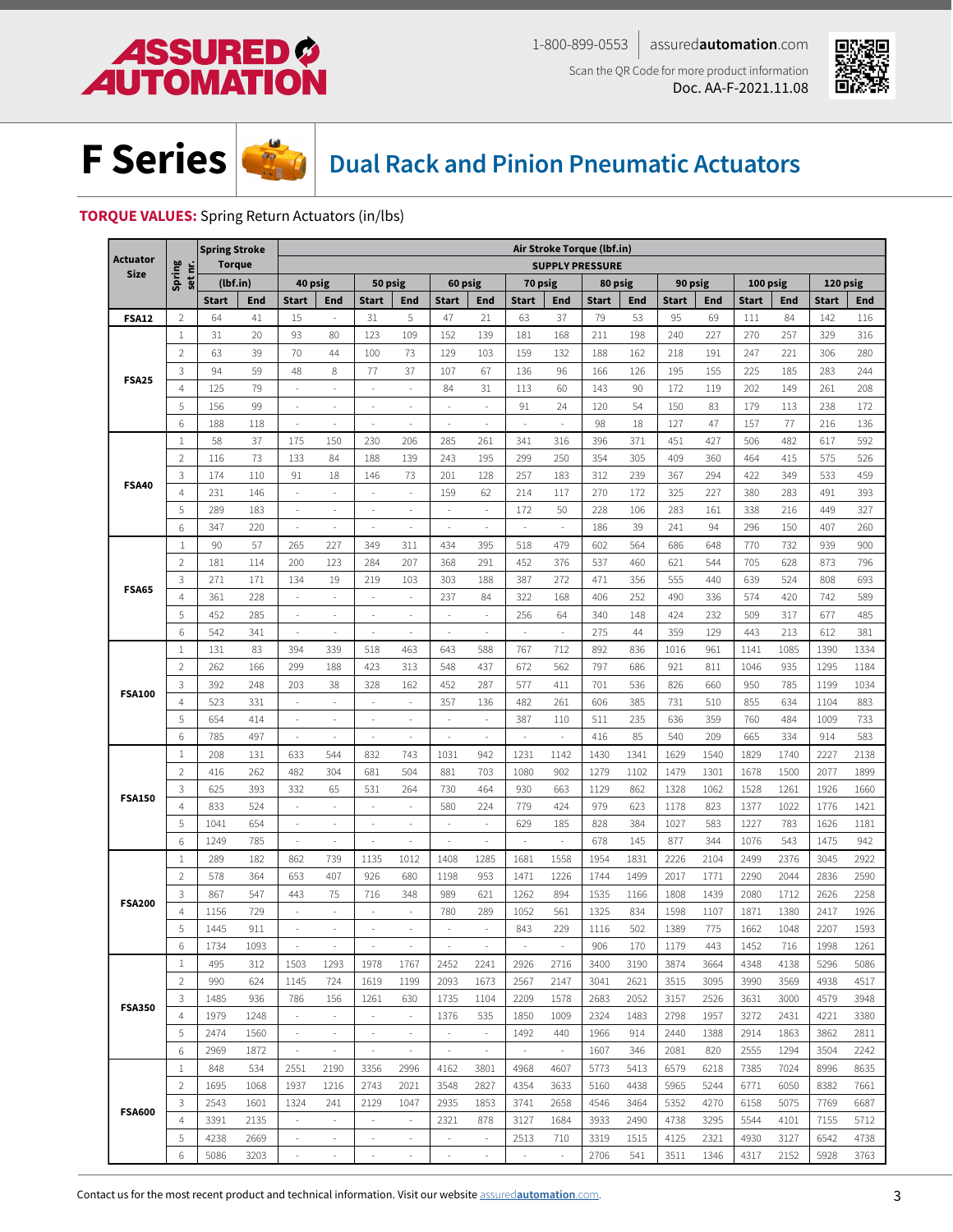





## **Dual Rack and Pinion Pneumatic Actuators**

### **TORQUE VALUES:** Spring Return Actuators (in/lbs) *continued*

|                                |                | <b>Spring Stroke</b> |       |              |       |              |       |              |       |              |       | Air Stroke Torque (lbf.in) |       |              |       |              |            |              |            |
|--------------------------------|----------------|----------------------|-------|--------------|-------|--------------|-------|--------------|-------|--------------|-------|----------------------------|-------|--------------|-------|--------------|------------|--------------|------------|
| <b>Actuator</b><br><b>Size</b> | set nr.        | <b>Torque</b>        |       |              |       |              |       |              |       |              |       | <b>SUPPLY PRESSURE</b>     |       |              |       |              |            |              |            |
|                                | Spring         | (lbf.in)             |       | 40 psig      |       | 50 psig      |       | 60 psig      |       | 70 psig      |       | 80 psig                    |       | 90 psig      |       | 100 psig     |            | 120 psig     |            |
|                                |                | <b>Start</b>         | End   | <b>Start</b> | End   | <b>Start</b> | End   | <b>Start</b> | End   | <b>Start</b> | End   | <b>Start</b>               | End   | <b>Start</b> | End   | <b>Start</b> | <b>End</b> | <b>Start</b> | <b>End</b> |
|                                | 1              | 1070                 | 685   | 3842         | 3360  | 5038         | 4556  | 6234         | 5752  | 7430         | 6948  | 8627                       | 8144  | 9823         | 9340  | 11019        | 10536      | 13411        | 12929      |
| <b>FSA950</b>                  | $\overline{2}$ | 2141                 | 1369  | 2986         | 2022  | 4182         | 3218  | 5379         | 4414  | 6575         | 5610  | 7771                       | 6806  | 8967         | 8002  | 10163        | 9198       | 12555        | 11591      |
|                                | 3              | 3211                 | 2054  | 2130         | 683   | 3327         | 1880  | 4523         | 3076  | 5719         | 4272  | 6915                       | 5468  | 8111         | 6664  | 9307         | 7860       | 11699        | 10252      |
|                                | $\overline{4}$ | 4282                 | 2738  | ×,           | L.    | 2471         | 541   | 3667         | 1738  | 4863         | 2934  | 6059                       | 4130  | 7255         | 5326  | 8451         | 6522       | 10844        | 8914       |
|                                | 5              | 5352                 | 3423  | ×.           | ÷.    | ÷.           | ×.    | 2811         | 399   | 4007         | 1596  | 5203                       | 2792  | 6400         | 3988  | 7596         | 5184       | 9988         | 7576       |
|                                | 6              | 6423                 | 4108  | ÷,           | ä,    | ÷.           |       |              | ÷,    | 3152         | 257   | 4348                       | 1454  | 5544         | 2650  | 6740         | 3846       | 9132         | 6238       |
| <b>FSA1600</b>                 | $\overline{1}$ | 1835                 | 1141  | 6447         | 5579  | 8452         | 7583  | 10456        | 9588  | 12461        | 11592 | 14466                      | 13597 | 16470        | 15602 | 18475        | 17606      | 22484        | 21615      |
|                                | $\overline{2}$ | 3671                 | 2281  | 5022         | 3284  | 7026         | 5289  | 9031         | 7294  | 11035        | 9298  | 13040                      | 11303 | 15044        | 13307 | 17049        | 15312      | 21058        | 19321      |
|                                | 3              | 5506                 | 3422  | 3596         | 990   | 5600         | 2995  | 7605         | 4999  | 9610         | 7004  | 11614                      | 9008  | 13619        | 11013 | 15623        | 13018      | 19632        | 17027      |
|                                | $\overline{4}$ | 7342                 | 4562  | ÷.           | ä,    | 4175         | 700   | 6179         | 2705  | 8184         | 4709  | 10188                      | 6714  | 12193        | 8719  | 14198        | 10723      | 18207        | 14732      |
|                                | 5              | 9177                 | 5703  | $\sim$       | L.    | $\sim$       | ä,    | 4753         | 411   | 6758         | 2415  | 8763                       | 4420  | 10767        | 6424  | 12772        | 8429       | 16781        | 12438      |
|                                | 6              | 11013                | 6844  |              |       |              |       |              |       |              |       | 7337                       | 2125  | 9342         | 4130  | 11346        | 6135       | 15355        | 10144      |
|                                | $\mathbf{1}$   | 2607                 | 1597  | 10204        | 8941  | 13310        | 12047 | 16416        | 15153 | 19523        | 18259 | 22629                      | 21366 | 25735        | 24472 | 28841        | 27578      | 35054        | 33791      |
|                                | $\overline{2}$ | 5215                 | 3194  | 8208         | 5681  | 11314        | 8788  | 14420        | 11894 | 17526        | 15000 | 20633                      | 18106 | 23739        | 21213 | 26845        | 24319      | 33058        | 30532      |
| <b>FSA2500</b>                 | 3              | 7822                 | 4791  | 6211         | 2422  | 9318         | 5528  | 12424        | 8635  | 15530        | 11741 | 18636                      | 14847 | 21743        | 17953 | 24849        | 21060      | 31062        | 27272      |
|                                | 4              | 10430                | 6388  | ×,           | ÷     | 7321         | 2269  | 10428        | 5375  | 13534        | 8482  | 16640                      | 11588 | 19747        | 14694 | 22853        | 17800      | 29065        | 24013      |
|                                | 5              | 13037                | 7985  | ×.           | L.    | ٠            | ÷.    | 8432         | 2116  | 11538        | 5222  | 14644                      | 8329  | 17750        | 11435 | 20857        | 14541      | 27069        | 20754      |
|                                | 6              | 15645                | 9582  |              |       |              |       |              |       | 9542         | 1963  | 12648                      | 5069  | 15754        | 8176  | 18860        | 11282      | 25073        | 17494      |
|                                | $\mathbf{1}$   | 4183                 | 2645  | 16495        | 14572 | 21537        | 19613 | 26578        | 24655 | 31620        | 29696 | 36661                      | 34738 | 41703        | 39780 | 46744        | 44821      | 56828        | 54904      |
|                                | $\overline{2}$ | 8366                 | 5289  | 13189        | 9343  | 18231        | 14384 | 23273        | 19426 | 28314        | 24467 | 33356                      | 29509 | 38397        | 34550 | 43439        | 39592      | 53522        | 49675      |
| <b>FSA4000</b>                 | 3              | 12550                | 7934  | 9884         | 4114  | 14925        | 9155  | 19967        | 14197 | 25008        | 19238 | 30050                      | 24280 | 35092        | 29321 | 40133        | 34363      | 50216        | 44446      |
|                                | $\overline{4}$ | 16733                | 10578 | $\sim$       | ÷     | 11620        | 3926  | 16661        | 8968  | 21703        | 14009 | 26744                      | 19051 | 31786        | 24092 | 36827        | 29134      | 46911        | 39217      |
|                                | 5              | 20916                | 13223 |              | ÷,    |              |       | 13355        | 3739  | 18397        | 8780  | 23439                      | 13822 | 28480        | 18863 | 33522        | 23905      | 43605        | 33988      |
|                                | 6              | 25099                | 15867 |              |       |              |       |              | ä,    | 15091        | 3551  | 20133                      | 8593  | 25174        | 13634 | 30216        | 18676      | 40299        | 28759      |

### **TORQUE CURVE:** Spring Return Actuators

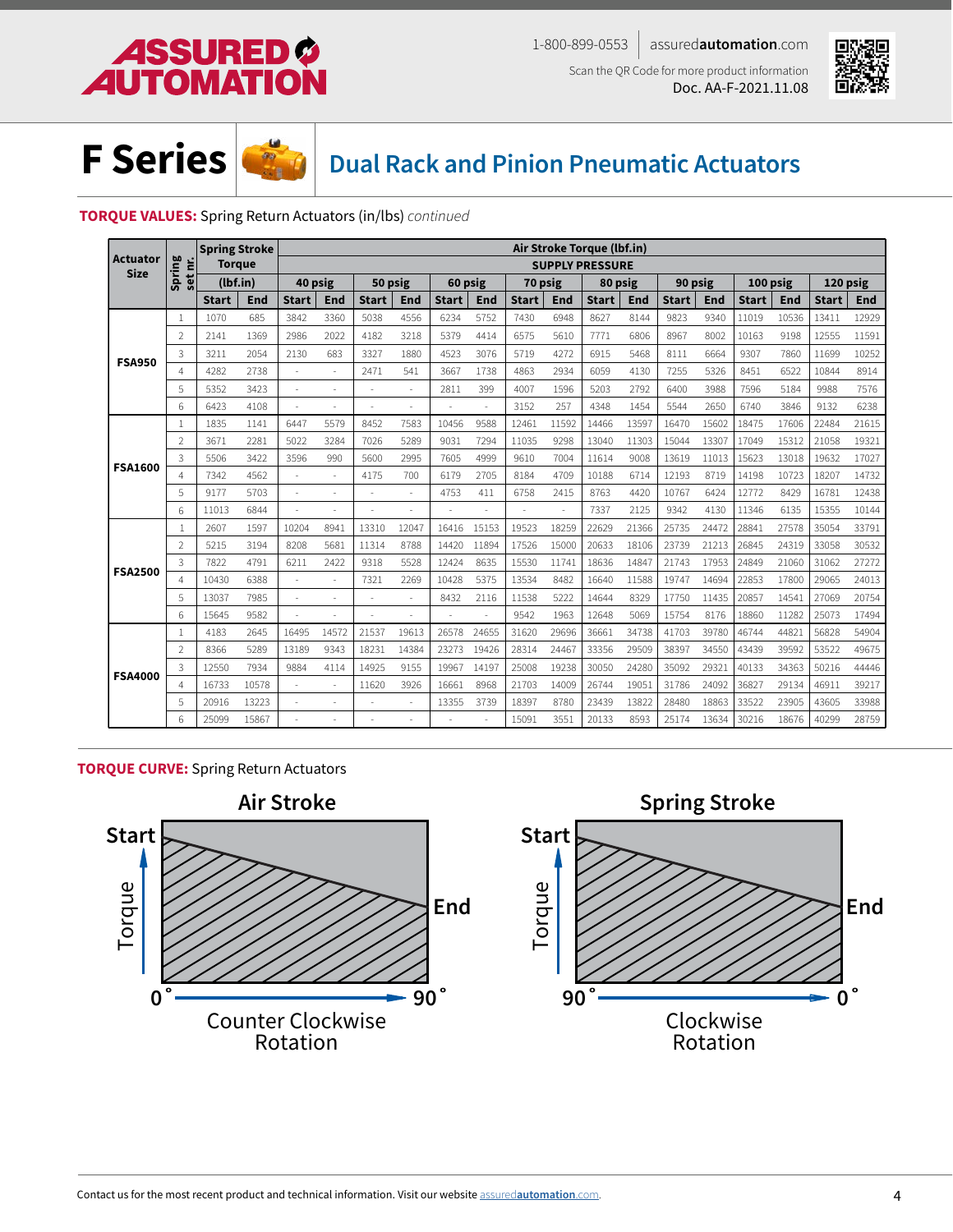# **ASSURED O**<br>**AUTOMATION**

1-800-899-0553 assured**automation**.com Scan the QR Code for more product information Doc. AA-F-2021.11.08





**Dual Rack and Pinion Pneumatic Actuators**

### **TORQUE VALUES:** Double Acting Actuators (in/lbs)

|                                |       |       |       |       |       |       | <b>Torque in lbf.in</b><br>Supply pressure (psig) |       |       |       |       |       |       |
|--------------------------------|-------|-------|-------|-------|-------|-------|---------------------------------------------------|-------|-------|-------|-------|-------|-------|
| <b>Actuator</b><br><b>Size</b> | 30    | 35    | 40    | 45    | 50    | 55    | 60                                                | 70    | 75    | 80    | 90    | 100   | 120   |
| <b>FDA12</b>                   | 44    | 51    | 59    | 66    | 74    | 81    | 89                                                | 104   | 112   | 119   | 134   | 149   | 179   |
| <b>FDA25</b>                   | 81    | 95    | 109   | 123   | 137   | 151   | 165                                               | 193   | 207   | 220   | 248   | 276   | 332   |
| <b>FDA40</b>                   | 153   | 179   | 205   | 231   | 257   | 283   | 309                                               | 361   | 387   | 413   | 466   | 518   | 622   |
| <b>FDA65</b>                   | 233   | 272   | 312   | 352   | 392   | 431   | 471                                               | 550   | 590   | 630   | 709   | 789   | 948   |
| <b>FDA100</b>                  | 344   | 403   | 461   | 520   | 579   | 638   | 696                                               | 814   | 873   | 931   | 1049  | 1166  | 1401  |
| <b>FDA150</b>                  | 551   | 645   | 739   | 833   | 927   | 1021  | 1115                                              | 1304  | 1398  | 1492  | 1680  | 1868  | 2244  |
| <b>FDA200</b>                  | 754   | 883   | 1011  | 1140  | 1269  | 1398  | 1527                                              | 1784  | 1913  | 2042  | 2299  | 2557  | 3072  |
| <b>FDA350</b>                  | 1310  | 1534  | 1758  | 1981  | 2205  | 2429  | 2653                                              | 3100  | 3324  | 3547  | 3995  | 4442  | 5337  |
| <b>FDA600</b>                  | 2226  | 2606  | 2987  | 3367  | 3747  | 4127  | 4508                                              | 5268  | 5648  | 6028  | 6789  | 7549  | 9070  |
| <b>FDA950</b>                  | 3374  | 3950  | 4527  | 5103  | 5679  | 6255  | 6832                                              | 7984  | 8560  | 9137  | 10289 | 11442 | 13747 |
| <b>FDA1600</b>                 | 5654  | 6620  | 7586  | 8552  | 9517  | 10483 | 11449                                             | 13380 | 14346 | 15312 | 17243 | 19175 | 23038 |
| <b>FDA2500</b>                 | 8762  | 10259 | 11755 | 13252 | 14748 | 16245 | 17741                                             | 20734 | 22231 | 23727 | 26720 | 29713 | 35699 |
| <b>FDA4000</b>                 | 14221 | 16650 | 19079 | 21508 | 23937 | 26365 | 28794                                             | 33652 | 36081 | 38510 | 43368 | 48225 | 57941 |

### **TORQUE CURVE:** Double Acting Actuators

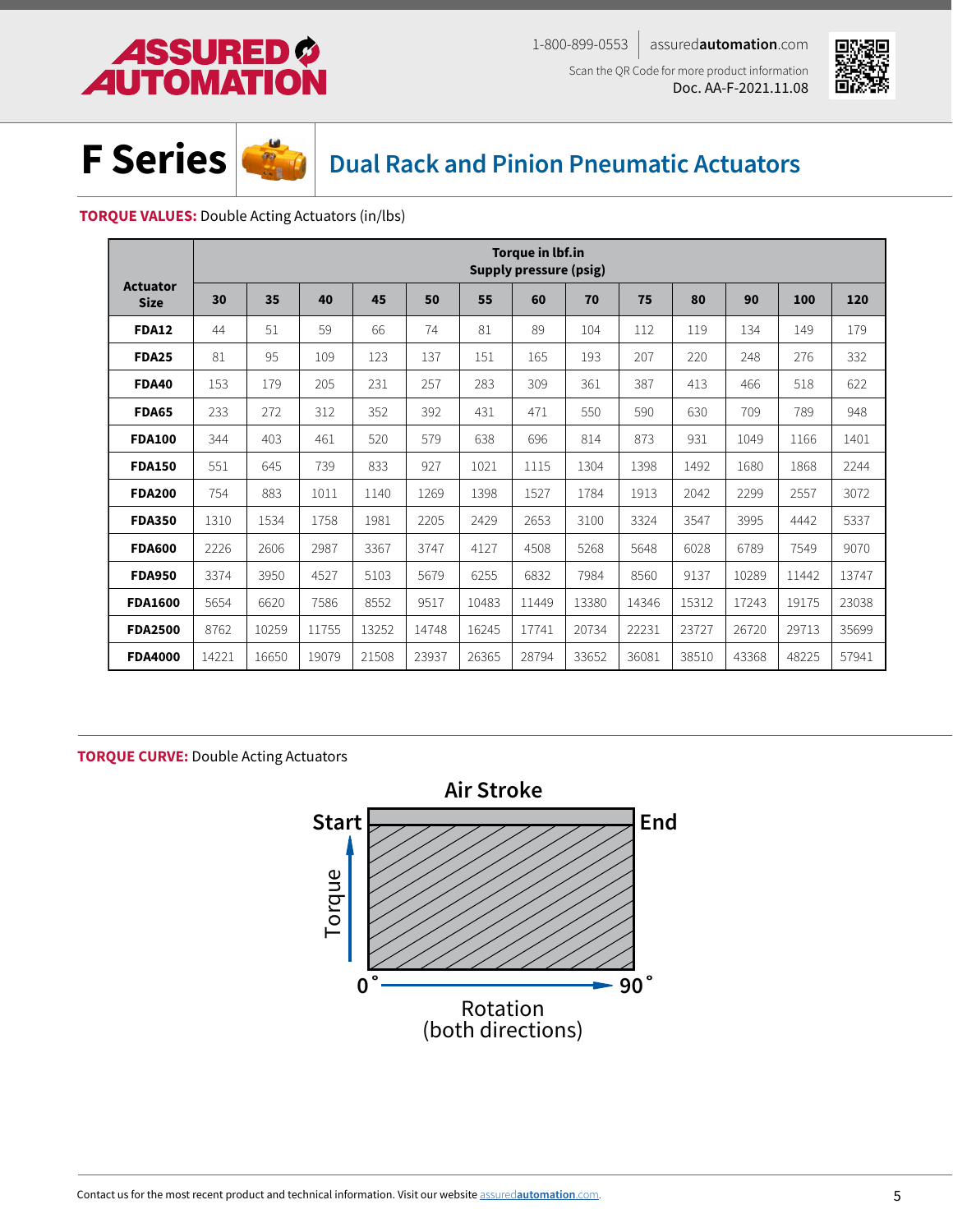<span id="page-5-0"></span>





**Dual Rack and Pinion Pneumatic Actuators**

**DIMENSIONS: Size 12** (inches and lbs)



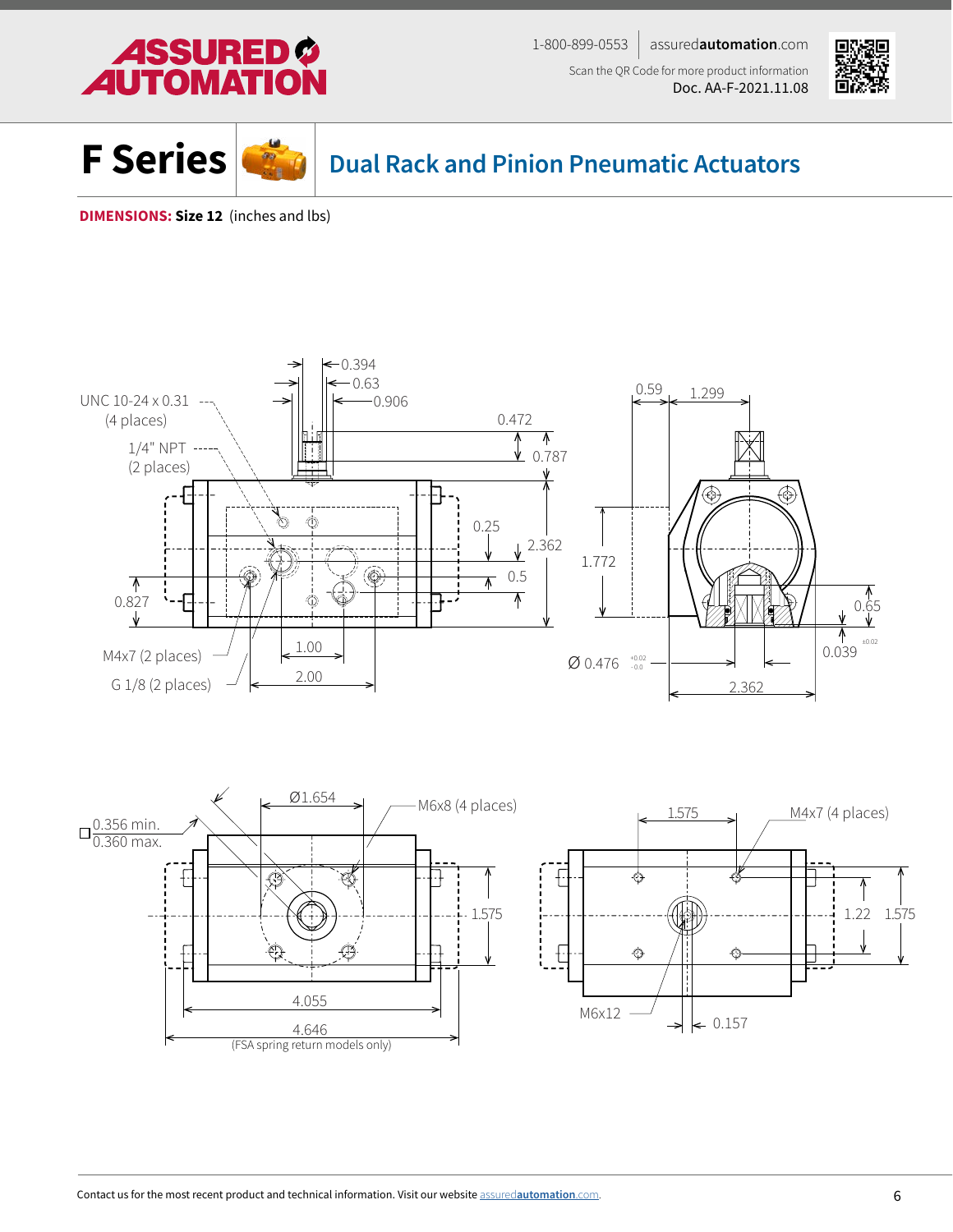# **ASSURED TOMAT**

1-800-899-0553 assured**automation**.com Scan the QR Code for more product information Doc. AA-F-2021.11.08



C4

C5



# **Dual Rack and Pinion Pneumatic Actuators**

### **DIMENSIONS: Sizes 25 to 4000** (inches and lbs)











Tolerance limits unless otherwise specified

 $X.X = \pm 0.02''$ <br> $X.XX = \pm 0.01''$  $=$   $\pm 0.01$ "

#### Note:

- 1. DA = Double-Acting, SR = Spring-Return
- 2. Solenoid interface and top mounting interface according to VDI/VDE3845 (NAMUR)
- 3. The solenoid drilling pattern is shifted 0.16" for size 0025 and 0.08" for size 0040 vs. the centerline of the actuator.

| Dim in         |      |      |      |      |       |       | <b>Actuator size</b> |       |       |       |       |       |
|----------------|------|------|------|------|-------|-------|----------------------|-------|-------|-------|-------|-------|
| <b>Inches</b>  | 0025 | 0040 | 0065 | 0100 | 0150  | 0200  | 0350                 | 0600  | 0950  | 1600  | 2500  | 4000  |
| A1             | 6.54 | 7.55 | 8.53 | 9.72 | 11.97 | 14.23 | 15.15                | 18.73 | XX.XX | XX.XX | XX.XX | XX.XX |
| A2             | 6.54 | 7.55 | 8.53 | 9.72 | 8.80  | 10.07 | 10.58                | 13.21 | XX.XX | XX.XX | XX.XX | XX.XX |
| A3             | 3.59 | 4.39 | 4.86 | 5.14 | 6.19  | 6.42  | 7.92                 | 9.77  | XX.XX | XX.XX | XX.XX | XX.XX |
| A4             | 4.69 | 5.47 | 5.94 | 6.22 | 7.28  | 7.52  | 9.06                 | 11.50 | XX.XX | XX.XX | XX.XX | XX.XX |
| A5             | 3.23 | 3.74 | 4.09 | 4.53 | 5.00  | 5.28  | 6.50                 | 7.83  | XX.XX | XX.XX | XX.XX | XX.XX |
| A6             | 1.91 | 2.15 | 2.28 | 2.50 | 2.72  | 2.83  | 3.35                 | 4.02  | XX.XX | XX.XX | XX.XX | XX.XX |
| A7             | 1.16 | 1.34 | 1.48 | 1.50 | 1.93  | 1.92  | 1.65                 | 2.64  | XX.XX | XX.XX | XX.XX | XX.XX |
| A8             | 1.89 | 2.28 | 2.72 | 2.72 | 2.95  | 3.43  | 4.29                 | 5.20  | XX.XX | XX.XX | XX.XX | XX.XX |
| A9             | 0.71 | 0.98 | 1.06 | 1.10 | 1.81  | 1.81  | 1.81                 | 2.36  | XX.XX | XX.XX | XX.XX | XX.XX |
| <b>B1</b>      | 1.69 | 1.77 | 1.97 | 2.36 | 2.95  | 2.95  | 3.35                 | 3.86  | XX.XX | XX.XX | XX.XX | XX.XX |
| <b>B2</b>      | 3.70 | 3.70 | 3.70 | 3.82 | 3.70  | 3.70  | 3.94                 | 5.83  | XX.XX | XX.XX | XX.XX | XX.XX |
| <b>B3</b>      | 3.15 | 3.15 | 3.15 | 3.15 | 3.15  | 3.15  | 3.15                 | 5.12  | 5.12  | 5.12  | 5.12  | 5.12  |
| C <sub>1</sub> | 0.63 | 0.87 | 0.87 | 0.87 | 1.34  | 1.42  | 1.42                 | 2.17  | 2.17  | 2.52  | 2.17  | 2.52  |
| C <sub>2</sub> | 0.91 | 1.18 | 1.18 | 1.18 | 1.77  | 1.77  | 1.77                 | 2.56  | 2.56  | 2.95  | 2.56  | 3.15  |
| C <sub>3</sub> | 0.39 | 0.55 | 0.55 | 0.55 | 0.75  | 0.75  | 0.75                 | 1.42  | 1.42  | 1.42  | 1.42  | 1.42  |
| C4             | 0.79 | 0.79 | 0.79 | 0.79 | 0.79  | 0.79  | 0.79                 | 1.18  | 1.18  | 1.18  | 1.18  | 1.18  |
| C5             | 0.47 | 0.47 | 0.47 | 0.47 | 0.47  | 0.47  | 0.47                 | 0.39  | 0.39  | 0.39  | 0.39  | 0.39  |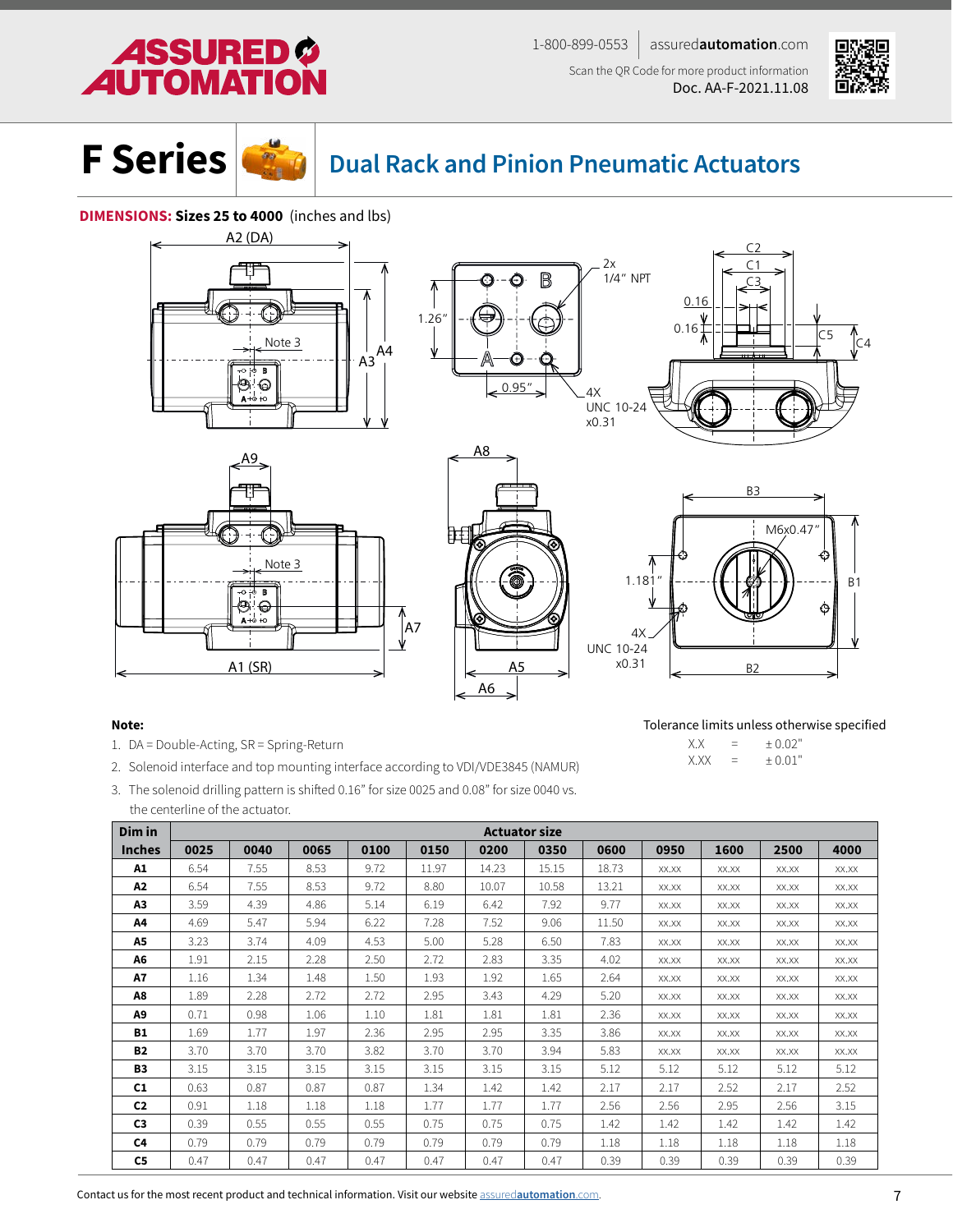





# **Dual Rack and Pinion Pneumatic Actuators**

### **DIMENSIONS: Valve Mounting Pad and Stem Drive Details** (inches and lbs)

### **Size 25 to 950**











### Note:

- 1. Flange and square drive according to DIN 3337
- 2. Drilling pattern DIN 1 is default. Drilling pattern DIN 2 is optional.

Tolerance limits unless otherwise specified  $X.X = \pm 0.02$ "

 $X.XX = \pm 0.01$ "

| Dim in         |                      |                        |                       |                       |                       |                       | <b>Actuator size</b>   |                      |                       |                      |                      |                       |
|----------------|----------------------|------------------------|-----------------------|-----------------------|-----------------------|-----------------------|------------------------|----------------------|-----------------------|----------------------|----------------------|-----------------------|
| <b>Inches</b>  | 0025                 | 0040                   | 0065                  | 0100                  | 0150                  | 0200                  | 0350                   | 0600                 | 0950                  | 1600                 | 2500                 | 4000                  |
| <b>ISO1</b>    | F05                  | F <sub>0</sub> 7       | F <sub>0</sub> 7      | F <sub>0</sub> 7      | F <sub>10</sub>       | F <sub>10</sub>       | F <sub>10</sub>        | F <sub>12</sub>      | F14                   | F <sub>16</sub>      | F <sub>16</sub>      | F <sub>25</sub>       |
| D1             | 1.969                | 2.756                  | 2.756                 | 2.756                 | 4.016                 | 4.016                 | 4.016                  | 4.921                | 5.512                 | 6.496                | 6.496                | 10.000                |
| D <sub>2</sub> | $1/4$ "-20<br>x0.35" | $5/16" - 18$<br>x0.47" | $5/16 - 18$<br>x0.47" | $5/16 - 18$<br>x0.47" | $3/8" - 16$<br>x0.59" | $3/8" - 16$<br>x0.59" | $3/8" - 16$<br>x0.59 " | $1/2$ "-13<br>x0.71" | $5/8" - 11$<br>x0.94" | $3/4 - 10$<br>x1.18" | $3/4 - 10$<br>x1.18" | $5/8" - 11$<br>x0.94" |
| <b>ISO 2</b>   | F <sub>0</sub> 3     | F <sub>05</sub>        | F05                   | F <sub>05</sub>       | F <sub>0</sub> 7      | F <sub>0</sub> 7      | F <sub>0</sub> 7       | F <sub>10</sub>      | F10                   | $F25*$               | $F25*$               | F <sub>16</sub>       |
| D3             | 1.417                | 1.969                  | 1.969                 | 1.969                 | 2.756                 | 2.756                 | 2.756                  | 4.016                | 4.016                 | $-/-$                | $-/-$                | 6.496                 |
| D4             | #10-24               | $1/4" - 20$            | $1/4$ "-20            | $1/4$ "-20            | $5/16 - 18$           | $5/16 - 18$           | $5/16 - 18$            | $3/8" - 16$          | $3/8" - 16$           | $5/8" - 11$          | $5/8" - 11$          | $3/4 - 10$            |
|                | x0.31"               | x0.35"                 | x0.35"                | x0.35"                | x0.47"                | x0.47"                | x0.47"                 | x0.59"               | x0.59"                | x0.94"               | x0.94"               | x1.18"                |
| D <sub>5</sub> | 1.97                 | 2.68                   | 2.68                  | 2.62                  | 3.82                  | 3.7                   | 3.7                    | 4.65                 | 5.31                  | 11.02                | 11.02                | 10.75                 |
| D <sub>6</sub> | 1.89                 | 2.56                   | 2.56                  | 2.48                  | 3.62                  | 3.54                  | 3.7                    | 4.45                 | 5.12                  | 5.2                  | 5.2                  | 10.59                 |
| E1 Max         | 0.436                | 0.554                  | 0.554                 | 0.751                 | 0.751                 | 0.87                  | 1.067                  | 1.067                | 1.424                 | 1.817                | 1.817                | 2.175                 |
| E1 Min         | 0.433                | 0.551                  | 0.551                 | 0.748                 | 0.748                 | 0.866                 | 1.063                  | 1.063                | 1.417                 | 1.811                | 1.811                | 2.165                 |
| E <sub>2</sub> | 0.555                | 0.713                  | 0.713                 | 0.992                 | 1.004                 | 1.11                  | 1.425                  | 1.426                | 2.291                 | 2.37                 | 2.37                 | 2.843                 |
| E3             | 0.591                | 0.591                  | 0.591                 | 0.709                 | 1.083                 | 1.083                 | 1.083                  | 1.083                | 1.909                 | 2.343                | 2.343                | 2.421                 |
| E4             | 1.34                 | 1.34                   | 1.34                  | 1.34                  | 1.97                  | 1.97                  | 1.97                   | 1.97                 | 2.58                  | 3.21                 | 3.21                 | 3.02                  |
| E5             | 0.56                 | 0.71                   | 0.83                  | 0.93                  | 1.12                  | 1.26                  | 1.26                   | 1.44                 | 1.89                  | 2.36                 | 2.36                 | 2.87                  |
| E6             | 0.96                 | 1.36                   | 1.36                  | 1.5                   | 2.22                  | 2.22                  | 2.22                   | 2.66                 | 3.39                  | 4.09                 | 4.92                 | 5.24                  |
| E7             | 0.02                 | 0.04                   | 0.04                  | 0.04                  | 0.05                  | 0.05                  | 0.05                   | 0.05                 | 0.04                  | 0.04                 | 0.04                 | 0.04                  |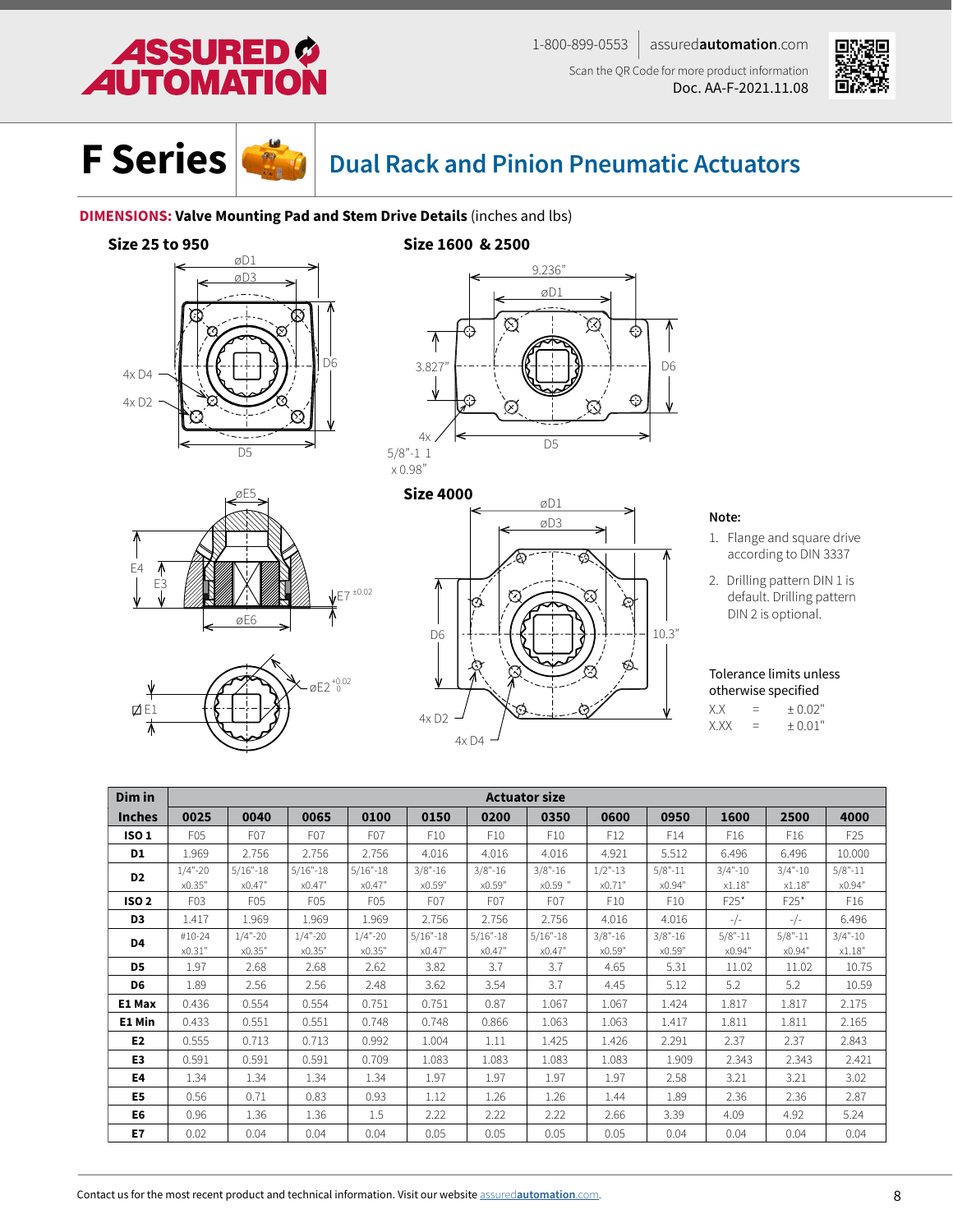# **ASSURED O<br>AUTOMATION**





**Dual Rack and Pinion Pneumatic Actuators**

### **WEIGHTS & SPEEDS:**

|                  |               | <b>Weight (lbs.)</b> |                              | <b>Speed (Sec.)</b>                 |                              |                                |  |  |  |  |  |  |  |
|------------------|---------------|----------------------|------------------------------|-------------------------------------|------------------------------|--------------------------------|--|--|--|--|--|--|--|
| <b>Size</b>      | FDA<br>Double | FSA                  |                              | <b>FDA</b><br>Double Acting         | FSA<br><b>Spring Return</b>  |                                |  |  |  |  |  |  |  |
|                  | Acting        | Spring Return*       | <b>A Port</b><br>Pressurized | <b>B</b> Port<br><b>Pressurized</b> | <b>A Port</b><br>Pressurized | <b>Spring</b><br><b>Stroke</b> |  |  |  |  |  |  |  |
| F 25             | 3.1           | 3.5                  | 0.5                          | 0.4                                 | 0.5                          | 0.4                            |  |  |  |  |  |  |  |
| F40              | 4.6           | 5.1                  | 0.6                          | 0.5                                 | 0.6                          | 0.5                            |  |  |  |  |  |  |  |
| F 65             | 6.2           | 7.3                  | 0.6                          | 0.6                                 | 0.7                          | 0.5                            |  |  |  |  |  |  |  |
| F <sub>100</sub> | 7.7           | 9.5                  | 0.8                          | 0.7                                 | 0.8                          | 0.6                            |  |  |  |  |  |  |  |
| F <sub>150</sub> | 10.8          | 14.6                 | 0.9                          | 0.8                                 | 1.0                          | 0.8                            |  |  |  |  |  |  |  |
| F 200            | 13.2          | 18.3                 | 1.0                          | 1.0                                 | 1.3                          | 0.9                            |  |  |  |  |  |  |  |
| F350             | 22            | 32                   | 1.4                          | 1.5                                 | 1.9                          | 1.3                            |  |  |  |  |  |  |  |
| F 600            | 44            | 62                   | 2.2                          | 2.2                                 | 3.2                          | 1.9                            |  |  |  |  |  |  |  |
| F950             | 60            | 86                   | 3.9                          | 3.6                                 | 4.6                          | 3.2                            |  |  |  |  |  |  |  |
| F1600            | 95            | 146                  | 5.9                          | 4.8                                 | 6.9                          | 4.8                            |  |  |  |  |  |  |  |
| F 2500           | 126           | 194                  | 7.8                          | 7.9                                 | 9.0                          | 6.3                            |  |  |  |  |  |  |  |
| F4000            | 192           | 291                  | 13.3                         | 13.0                                | 15.4                         | 10.8                           |  |  |  |  |  |  |  |

\*Weights given for Spring Return models is with the 6 spring set

#### **AIR CONSUMPTION:**

**Central Chamber** (for spring return and double acting models) **End Cap Chambers** (for double acting models only)





|                  |                        | <b>Maximum Air Volume</b> (cubic inches) |                         | <b>Air Consumption</b> (cubic inches) |                       |         |                      |        |         |  |  |  |
|------------------|------------------------|------------------------------------------|-------------------------|---------------------------------------|-----------------------|---------|----------------------|--------|---------|--|--|--|
| <b>Size</b>      | <b>Central Chamber</b> | <b>End Cap Chamber</b>                   |                         |                                       | <b>Outward Stroke</b> |         | <b>Inward Stroke</b> |        |         |  |  |  |
|                  | (with pistons outward) | (Double Acting Only)                     | <b>Displaced Volume</b> | 29 psi                                | 58 psi                | 116 psi | 29 psi               | 58 psi | 116 psi |  |  |  |
| F 25             | 6.4                    | 11.8                                     | 4.7                     | 23                                    | 40                    | 58      | 37                   | 70     | 102     |  |  |  |
| F40              | 10.0                   | 22                                       | 8.9                     | 36                                    | 64                    | 92      | 70                   | 131    | 192     |  |  |  |
| F 65             | 22                     | 34                                       | 13.5                    | 74                                    | 134                   | 194     | 107                  | 200    | 293     |  |  |  |
| F <sub>100</sub> | 22                     | 50                                       | 19.9                    | 80                                    | 140                   | 200     | 158                  | 295    | 433     |  |  |  |
| F <sub>150</sub> | 48                     | 43                                       | 32                      | 163                                   | 295                   | 427     | 151                  | 270    | 389     |  |  |  |
| F 200            | 50                     | 59                                       | 44                      | 182                                   | 320                   | 458     | 207                  | 369    | 532     |  |  |  |
| F350             | 118                    | 103                                      | 76                      | 402                                   | 729                   | 1055    | 359                  | 642    | 925     |  |  |  |
| F 600            | 189                    | 174                                      | 129                     | 650                                   | 1171                  | 1692    | 610                  | 1091   | 1571    |  |  |  |
| F950             | 310                    | 260                                      | 193                     | 1049                                  | 1905                  | 2760    | 910                  | 1628   | 2346    |  |  |  |
| F1600            | 477                    | 430                                      | 319                     | 1635                                  | 2951                  | 4267    | 1505                 | 2691   | 3877    |  |  |  |
| F 2500           | 638                    | 676                                      | 501                     | 2259                                  | 4018                  | 5776    | 2367                 | 4232   | 6097    |  |  |  |
| F4000            | 1122                   | 1151                                     | 853                     | 3946                                  | 7040                  | 10134   | 4027                 | 7202   | 10377   |  |  |  |